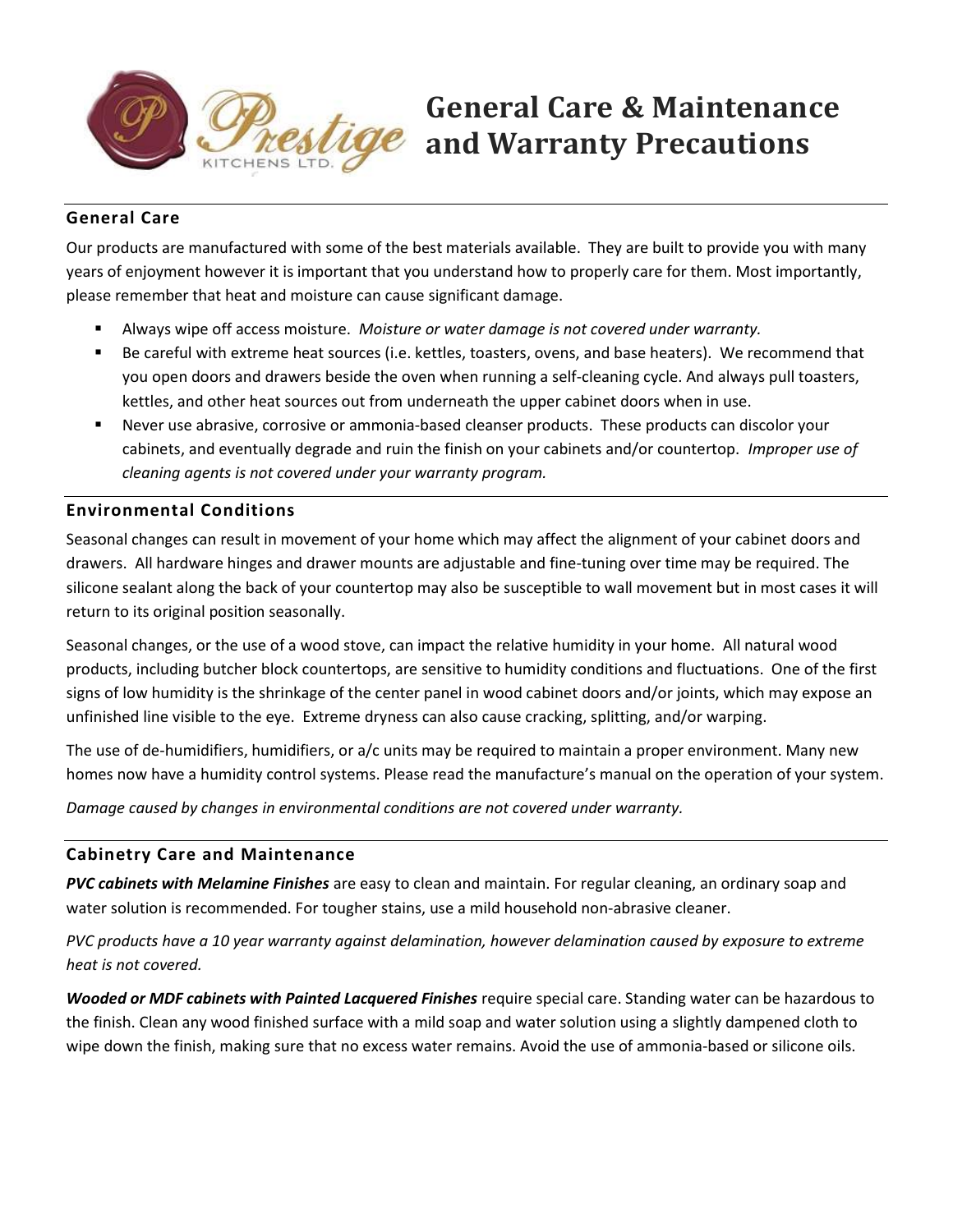Due to the natural variations in wood, including knots, mineral lines, and colors, no two pieces of wood are alike. Each piece will accept stain differently and may appear to change color with the reflection of light. Over time, depending on the amount of light your cabinets may receive, the wood may darken from its original color.

Warranty does not cover wood variations or changes in wood colour over time.

Wood naturally expands and contracts with changes in temperature and humidity, and slight joint separation may occur as a result. For wood products with a painted finished, these changes may become visible as small cracks appear. Painted finishes are also susceptible to environmental conditions and over time exposure to natural and artificial light sources, smoke, or household chemicals, may cause changes to the finish which are difficult to match in the future.

Damages caused by environmental conditions are not covered under warranty.

# Cabinet Interiors

The standard\* interior of our cabinets is a thermally fused melamine. This product is not susceptible to damage from water on its surface, so feel free to put wet glasses from your sink or dishwasher directly onto the shelves. Use a mild detergent and a dampened cloth for cleaning.

\*If you have opted for a plywood interior cabinets with a real-wood veneer, you must treat this finish the same as cleaning the outside face of your cabinets as described above for lacquer finishes.

# Hardware – Hinges and drawer mounts

Our hardware is designed for a lifetime of trouble free use however, it is normal for cabinet doors and drawers to become misaligned over time.

Hinges are easy to adjust using the 3 cam driven screws which help maintain door alignment. Please be aware that excess pressure from over rotating the doors, or attaching heavy items to the back of the doors can compromise the hinge and its adjustment.

Drawer slides can also be adjusted. Please be careful not to overload the drawers or rollout shelves. Excess weight from heavy items may cause the drawers or rollout shelves to malfunction, bend, break, or fail.

#### Laminate Countertops

Laminate surfaces can be cleaned regularly with a mild soap and water solution. For tougher stains you can use a mild household cleaner. Note that laminate surface joints can be damaged by direct exposure to water. Therefore, to clean the surface apply the cleanser to a damp cloth instead of directly to the countertop surface.

If any accidental spills may occur, wipe and dry the countertop as quickly as possible before any damage can occur. Never place wet rags, cloths, plants, or any moisture generated appliances over laminate countertop joints, and further, never let moisture remain on or near the joints, as swelling or separation of the laminate and substrate may occur.

Miter joints can move from their original position if any weight is applied to the surface before the glue has fully cured. Once cured, be careful not to place any items over joints that may cause heat or humidity, which can damage the countertop joint by permanently swelling the wooden core.

Damage to countertops due to chemical burns, hot pots, abrasive cleansers, knife marks, or any form of water damage is not covered under warranty.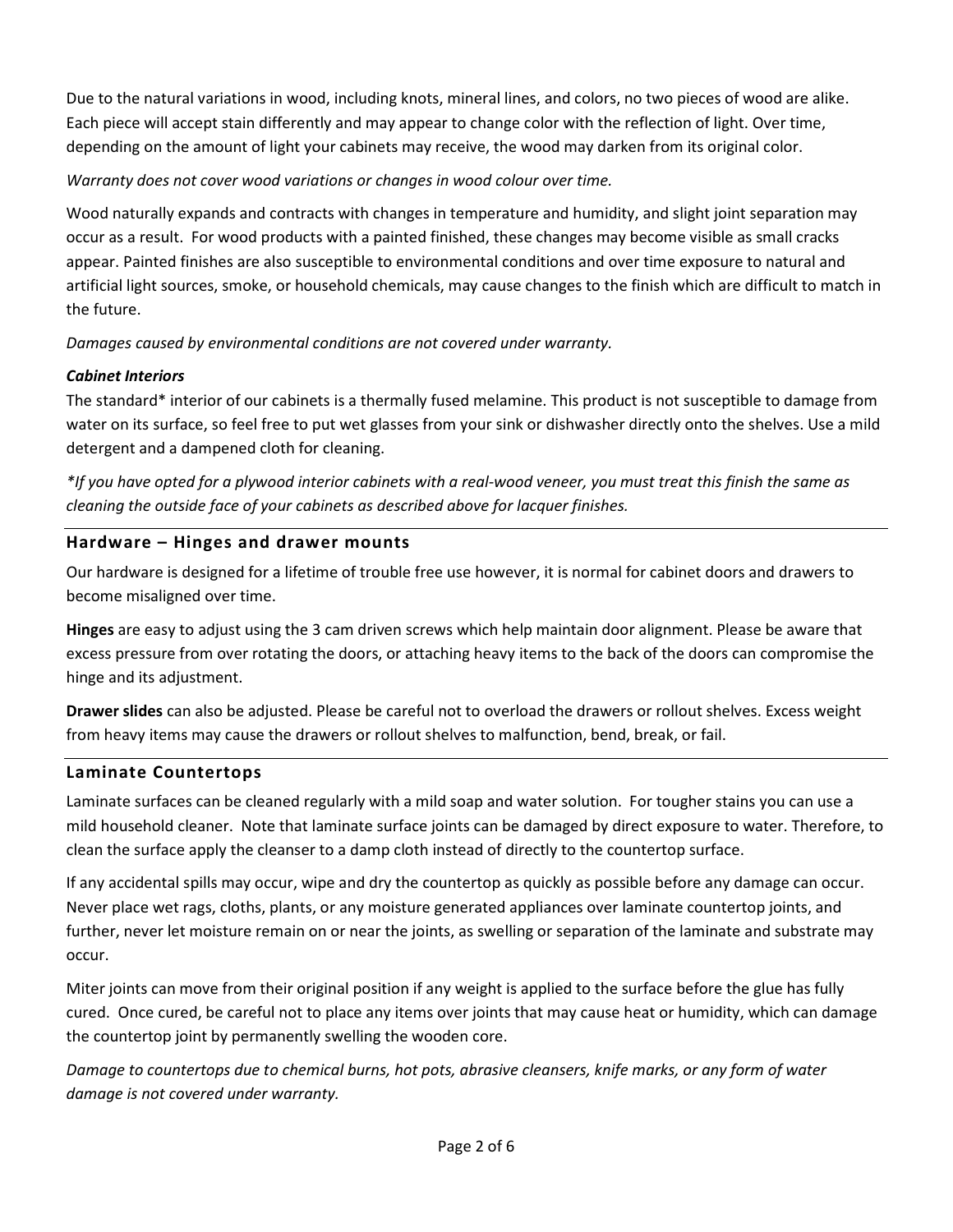# Stone Countertops – Quartz, Granite and Marble

#### General Care and Maintenance

Stone surfaces contain natural fissures, pits, blemishes, pooling, spots, and may vary in gauging (thickness), colouration, shading and particulate structure within the same slab. Chips are caused by impact, especially at the edges, and are not material or installation defects.

Stone countertop surfaces can be cleaned with warm water and a soft cotton cloth. You can use mild soap if desired. Never use acid based or abrasive chemical cleaners, as this will dull or etch the finish. Always follow the manufacturer's care and maintenance recommendations.

While stone can withstand high temperatures, caution must be taken. A hot cooking pot should not damage the surface, however extreme or constant temperature changes may harm the stone. Avoid leaving hot pans sitting on the counter for long periods of time, especially during the winter. Quartz, in particular, can be damaged by sudden and rapid temperature changes. We recommend the use of a hot pad or trivet.

Stone surfaces are capable of withstanding harsh domestic environments however they can be scratched if abused. We recommend that you use a cutting board rather than cutting directly on the surface.

You should never sit or stand on your countertops. Although stone is a very strong material, a countertop slab is relatively thin and can break or crack under pressure especially at or near an overhang, or on narrow sections adjacent to sinks and cooktops.

Prestige Kitchens does not provide warranty on stone (granite or quartz) countertops under any circumstances.

#### Quartz (Engineered Stone)

Quartz countertops are almost non-porous (stain resistant) and does not require sealing, however quartz surfaces can discolor if exposed to UV rays for an extended period of time.

Do not apply any sealers, penetrants or topical treatments to engineered stone counters under any circumstances. Do not use abrasive, strong alkaline or acid (high or low pH) cleaners. Do not use or expose to bleach, oven cleaners, Comet®, Soft Scrub®, SOS®, products with pumice, batteries, paint removers, furniture strippers, tarnish or silver cleaners. Do not use abrasive or harsh scrub pads. Such products will wear off and cause the gloss to appear dull or inconsistent.

Quartz (engineered stone) counters generally carry a 10 year warranty which is supplied directly by the manufacturer. Please visit the contacts below to initiate a warranty inquiry or to register your new Quartz countertop:

- Technistone www.technistone.com/en/warranty
- Silestone www.ca.silestone.com/warranty
- Caesarstone www.caesarstone.ca/customer-service/warranty-registration
- Zodiac www.zodiaq.com/-documentation-#warrantyandcare
- Hanstone www.hanwhasurfaces.com/site/warranties
- Cambria www.cambriacanada.com/Customer-Care/Warranty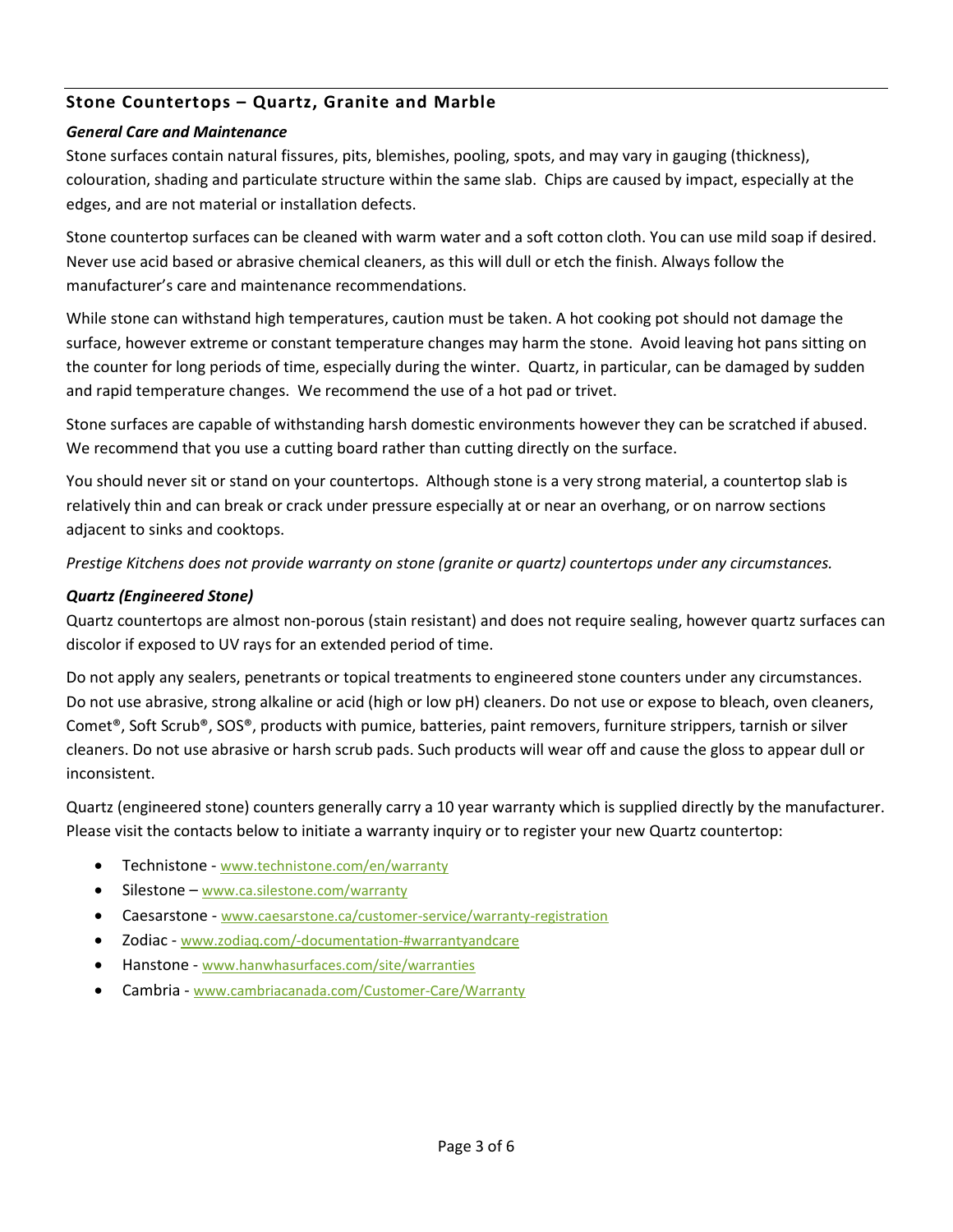# Granite and Marble (Natural Stone)

Natural stone is a very dense material but it is porous and can stain if not cleaned immediately and their surfaces need to be sealed regularly. Sealers are made to help protect against stains but even the best of sealers are not 100% successful in preventing stains. Lighter colors are more susceptible to staining. Spills should be wiped up immediately.

It is recommended that your countertop should be sealed every 3 to 6 months depending on use. A combination of a cleaner/sealer can be used periodically to clean as well as renew the surface and will prevent staining. This is an easy process of wipe on, wipe off and only takes a few minutes. A very simply test to see if your granite top needs to be sealed is to apply a small amount of water to the surface, if the water doesn't bead or the color of the countertop changes color, then the water is penetrating the surface and the surface needs to be re-sealed. The use of a revitalizer is also recommended periodically to help maintain the surfaces lustrous finish.

Although, stone is not susceptible to damage from applied heat (ex. a hot pot), sealants used to protect the countertop from staining can be damaged by excessive heat and may discolor. Similarly, the epoxies used in joint seams can be affected by excessive heat.

Granite and marble countertops are a natural product and do not carry any form of warranty.

# Wood or Butcher Block Countertops

Keep your butcher block sanitized by simple wiping the surface with a clean hot and wet soapy towel after each use and dry it with a clean paper towel or let it air dry. To farther sanitize the surface us a diluted mixture of chlorine bleach or vinegar solution that consist of one teaspoon of bleach in one liter of water or a 1:5 dilution of vinegar and water. Always dry thoroughly. Do not use any harsh detergent or chemicals to clean to the surface.

Do not soak or submerge the board in water, this will disrupt the moisture content and cause splitting.

Use only oils specifically made for treating butcher block surfaces. As a quick alternative, mineral oil can be used. Do not use any type of cooking oil. Apply an even coat of oil to all surfaces using a cloth or disposable towel. Allow the oil to fully penetrate through the wood fibers overnight. Wipe off any excess oil. Apply additional oil to any visible dry spots or for any other necessary reasons.

Do not allow liquids of any type to stand on the butcher block surface for extended periods of time.

Do not cut fish or poultry on the butcher block work surface, unless you are sure that the surface is protected after re-oiling overnight. Always clean and disinfect the surface thoroughly after cutting fish or poultry.

Do not let raw meats lay on the surface longer than necessary. Brine, water, and blood are liquids which can soak into the wood, causing the butcher block to expand and the wood to soften, and will affect the strength of the glue joints.

We do not recommend using the wood surface as a cutting surface. If it is to be used as a working countertop, use a steel scraper or spatula as necessary to keep the cutting surface clean and sanitary. Scraping the surface will remove most of the liquid. Do not use a steel brush on the cutting surface, this can damage the surface and may leave metal particles embedded in the surface.

To remove stains sprinkle table salt on the area and use a damp sponge or paper towel to rub the stain or discolored area. The salt will absorb stains, flavors and odors. For more stubborn stains, try sanding the area with a fine grit sandpaper. It is important to sand with the wood grain, never across the grain which exposes the surface. Once sanding is complete, re-oil the surface.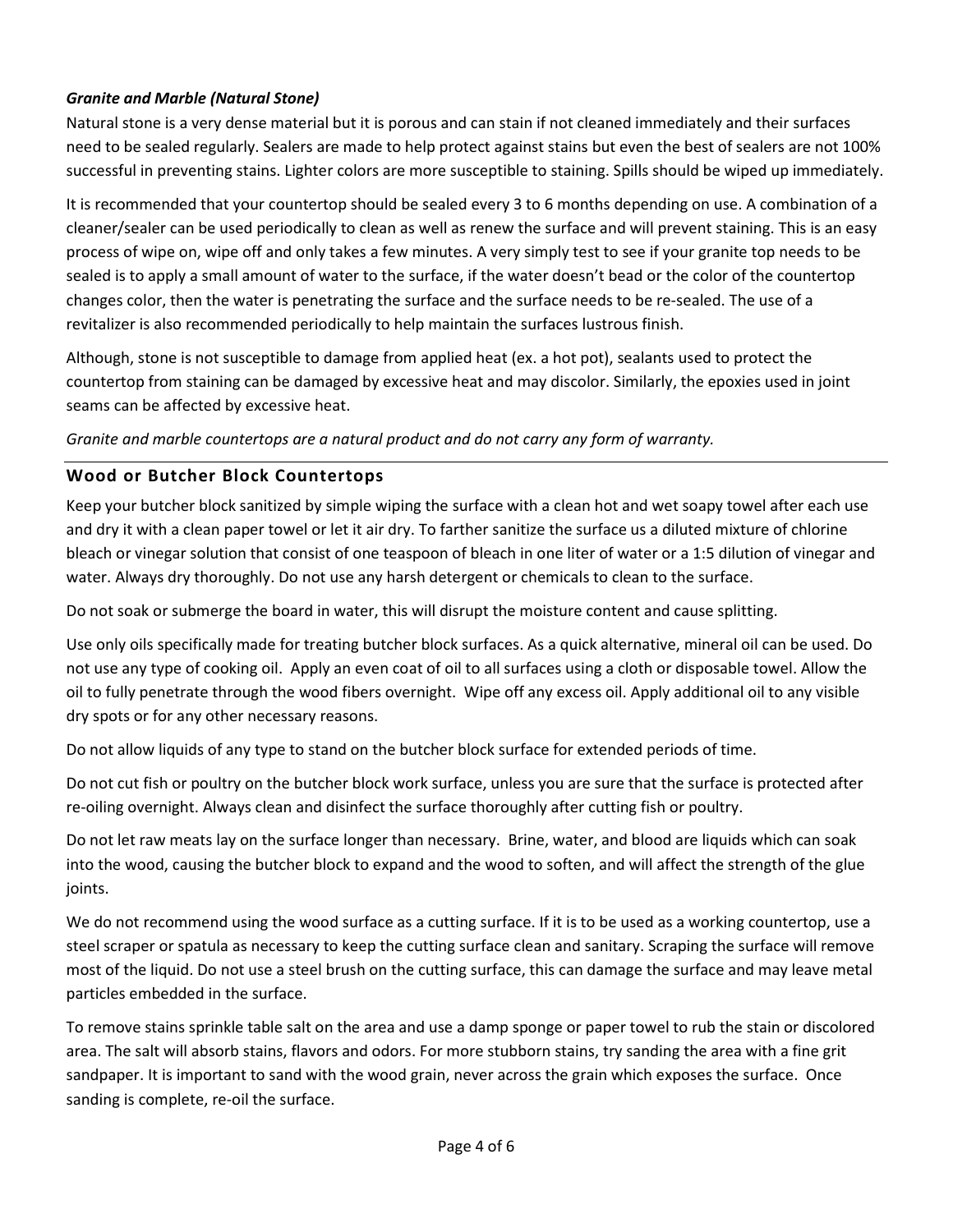Solid wood has characteristics, which are beyond the control of the manufacturer.

Wood is a natural material, sensitive to environmental extremes and surrounding conditions. It is important that a consistent humidity of 35% to 45% is maintained to insure continued stability. A butcher block countertop will expand and contract depending on the amount of moisture in the environment. Warping is also a possibility. While these attributes are manageable it is important to note that these factors are not found in other countertop materials.

### Sinks and Plumbing Installation

When your sink is installed, you must use silicone under and/or around the edge of the sink to prevent any water from entering under the sink and damaging the countertop. Moisture or water damage caused be improper plumbing installation is not covered under warranty.

Porcelain sinks, typically used in bathrooms, can be cracked and broken if the drain plumbing is over-tightened or if anything is dropped into the sink.

Porcelain sinks can also crack when exposed to very hot water.

# Stainless Steel Sink Care & Maintenance

Daily cleaning with a mild soapy sponge or cloth is recommended. Always rinse thoroughly with warm water after each use and dry with a towel using a dabbing motion. This will help slow down the formation of mineral deposits and staining caused by cleaners which may contain chlorides.

Periodically your sink may require a more aggressive cleaning. This will help remove surface buildup that occurs from time to time from solutions such as hard water, tea, coffee and foods containing high quantities of salt or acids.

Avoid standing solutions of dishwashing detergent or bleaches containing chlorine. These solutions, over a period of time, will cause pitting on the surface of the sink.

Avoid use of protective rubber dish mats which trap water and minerals underneath. These products can cause spotting or mineral deposits forming on the sink surface. An alternate solution would be to purchase one of our custom stainless steel grids, giving your sink the ultimate protection and a custom beautiful appearance.

All stainless steel sinks sold by Prestige Kitchens are made from "Type 304 Stainless Steel" which will not rust. However, it is possible for surface rust to form on the sink surface caused by oxidation or a buildup of iron particles from using specific items such as steel wool pads, pots, utensils, canned goods, etc. This surface rust is easily removed with a fine Scotch Brite pad.

Scratches will occur in your stainless steel sink basically through everyday use. Over time and with use, our sinks will form a lovely patina & scratches will not be as obvious. One way to avoid scratching is to use a stainless steel grid, which will keep items away from the direct surface of the sink.

Any serious scratches or cleaning are best handled with an abrasive nonmetallic pad such as a green Scotch Brite pad. Use a cleaning compound such as CLR Metal Clear or Bar Keepers Friend along with the pad. Rub aggressively in the direction of the grain to help polish the surface & blend in the scratches. Please note that you will not be able to restore the sink to its original finish however, the scratches will become less noticeable.